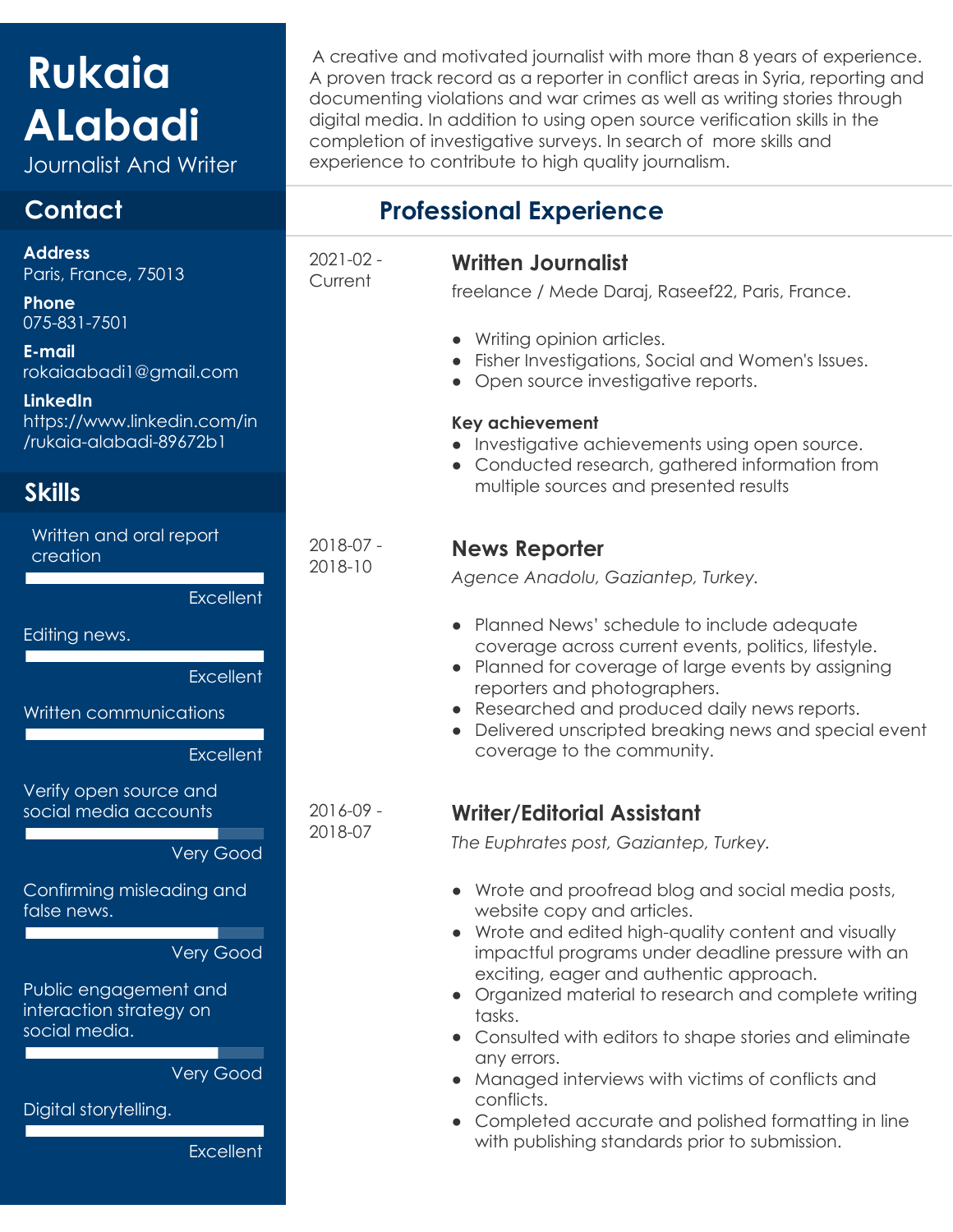| <b>Languages</b>                              | $2017 - 12 -$            | <b>Observatory Officer</b>                                                                                                                                                                                                                                                                                                                                                                                                                                                                                                                                                                                                                     |
|-----------------------------------------------|--------------------------|------------------------------------------------------------------------------------------------------------------------------------------------------------------------------------------------------------------------------------------------------------------------------------------------------------------------------------------------------------------------------------------------------------------------------------------------------------------------------------------------------------------------------------------------------------------------------------------------------------------------------------------------|
| Original language: Arabic<br><b>Excellent</b> | 2018-06                  | Syrian Center for Media and Freedom of Expression<br>(SCM)., Gaziantep, Turkey.                                                                                                                                                                                                                                                                                                                                                                                                                                                                                                                                                                |
| French<br><b>Very Good</b><br>English         |                          | Monitored hate speech and incitement to violence<br>and terrorism in Syrian media (television, print media,<br>radio, websites).<br>Assessed extent of hate speech in Syrian media.<br>Prepared various written communications.                                                                                                                                                                                                                                                                                                                                                                                                                |
| <b>Basic</b>                                  |                          |                                                                                                                                                                                                                                                                                                                                                                                                                                                                                                                                                                                                                                                |
|                                               | 2017-03 -<br>2018-02     | <b>Media Officer - Project Coordinator</b><br>Syrian Women's Network, Gaziantep, Turkey.                                                                                                                                                                                                                                                                                                                                                                                                                                                                                                                                                       |
|                                               |                          | Organized and coordinated political empowerment<br>training for Syrian women.<br>• Oversaw professional social media messaging through<br>content development, follower engagement, social<br>listening, trend analysis and by leveraging competitor<br>research.<br>• Developed and maintained courteous and effective<br>working relationships.<br>• Created plans and communicated deadlines to<br>ensure projects were completed on time.<br>Identified issues, analyzed information and provided<br>solutions to problems.<br><b>Key achievement</b><br>• Managed to increase the number of followers on<br>social media accounts by 10%. |
|                                               | 2014-08<br>2016-08       | <b>District News Reporter</b><br>Deir Ezzor is being slaughtered silently., Deir Ezzor, Syria.                                                                                                                                                                                                                                                                                                                                                                                                                                                                                                                                                 |
|                                               |                          | • Answered 24/7 to emergencies and breaking news<br>stories with a strong sense of urgency.<br>Disseminated news content through social media for<br>better engagement with audiences and faster<br>reporting.<br>Investigated crimes, disasters and tips.<br>Researched and produced daily news reports.<br>Established and maintained relationships with credible<br>sources.<br>• Documented and photographed violations<br>(executions, arrests) carried out by Islamic State (ISIS)<br>against civilians.                                                                                                                                 |
|                                               | <b>Education</b>         |                                                                                                                                                                                                                                                                                                                                                                                                                                                                                                                                                                                                                                                |
|                                               | $2021 - 06 -$<br>Current | M.A.: Journalism and Communication<br>École Supérieure De Journalisme De Paris - France - Paris                                                                                                                                                                                                                                                                                                                                                                                                                                                                                                                                                |